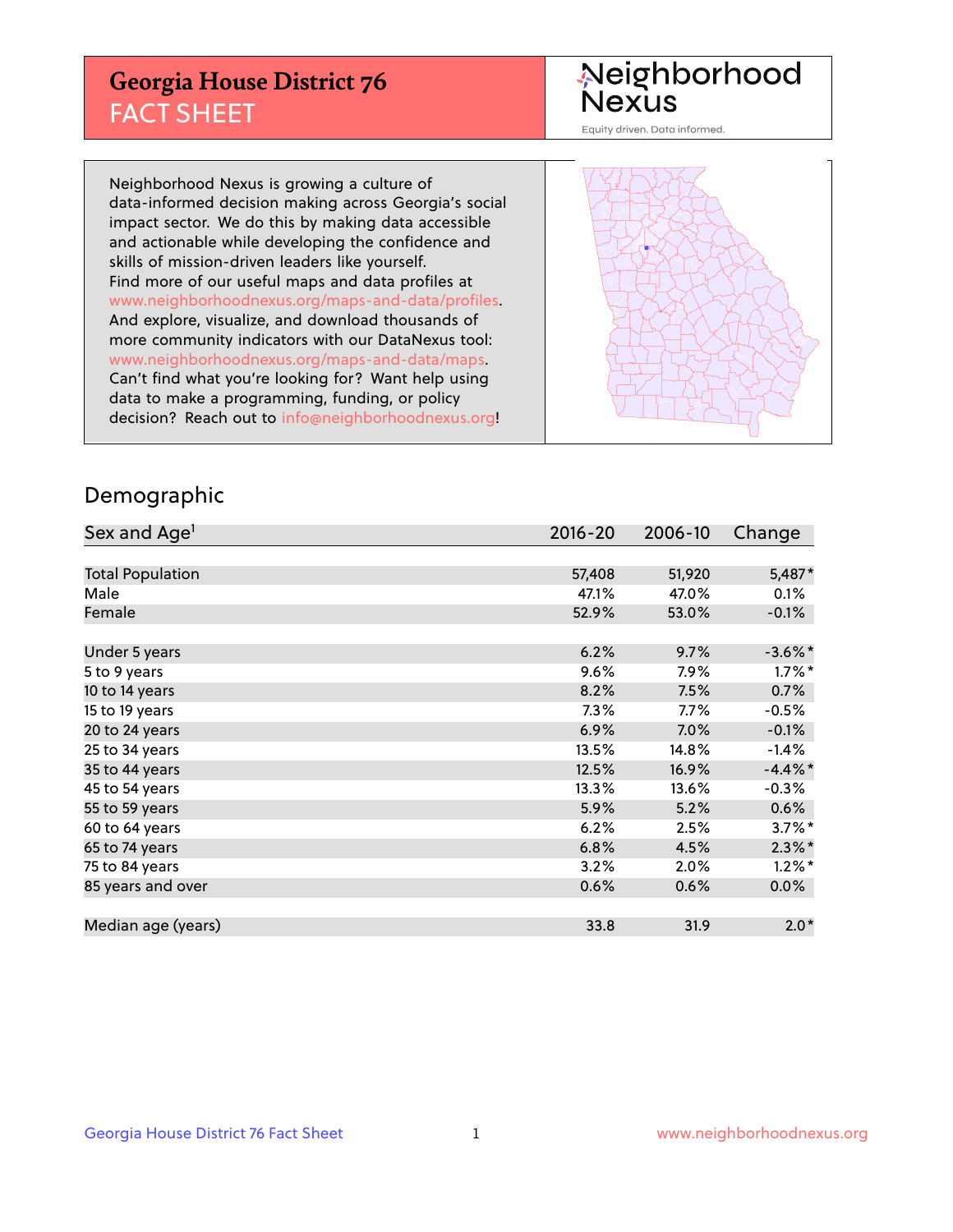## Demographic, continued...

| Race <sup>2</sup>                                            | $2016 - 20$ | 2006-10 | Change      |
|--------------------------------------------------------------|-------------|---------|-------------|
| <b>Total population</b>                                      | 57,408      | 51,920  | 5,487*      |
| One race                                                     | 95.6%       | 98.2%   | $-2.6\%$ *  |
| White                                                        | 18.5%       | 24.7%   | $-6.2\%$ *  |
| <b>Black or African American</b>                             | 58.8%       | 56.6%   | 2.2%        |
| American Indian and Alaska Native                            | 0.1%        | 0.3%    | $-0.2%$     |
| Asian                                                        | 9.9%        | 9.4%    | 0.5%        |
| Native Hawaiian and Other Pacific Islander                   | 0.1%        | 0.0%    | 0.1%        |
| Some other race                                              | 8.2%        | 7.2%    | 1.0%        |
| Two or more races                                            | 4.4%        | 1.8%    | $2.6\%$ *   |
| Race alone or in combination with other race(s) <sup>3</sup> | $2016 - 20$ | 2006-10 | Change      |
| Total population                                             | 57,408      | 51,920  | 5,487*      |
| White                                                        | 21.5%       | 26.0%   | $-4.5%$ *   |
| <b>Black or African American</b>                             | 61.0%       | 57.8%   | 3.2%        |
| American Indian and Alaska Native                            | 1.2%        | 0.4%    | $0.8\%$ *   |
| Asian                                                        | 10.5%       | 9.8%    | 0.7%        |
| Native Hawaiian and Other Pacific Islander                   | 0.2%        | 0.2%    | $-0.0%$     |
| Some other race                                              | 10.1%       | 7.6%    | 2.5%        |
| Hispanic or Latino and Race <sup>4</sup>                     | $2016 - 20$ | 2006-10 | Change      |
| <b>Total population</b>                                      | 57,408      | 51,920  | 5,487*      |
| Hispanic or Latino (of any race)                             | 16.5%       | 14.9%   | 1.6%        |
| Not Hispanic or Latino                                       | 83.5%       | 85.1%   | $-1.6%$     |
| White alone                                                  | 10.8%       | 17.6%   | $-6.8\%$ *  |
| <b>Black or African American alone</b>                       | 58.5%       | 55.9%   | 2.5%        |
| American Indian and Alaska Native alone                      | 0.0%        | 0.3%    | $-0.2%$     |
| Asian alone                                                  | 9.8%        | 9.4%    | 0.4%        |
| Native Hawaiian and Other Pacific Islander alone             | 0.1%        | 0.0%    | 0.1%        |
| Some other race alone                                        | 1.9%        | 0.6%    | $1.4\%$ *   |
| Two or more races                                            | 2.4%        | 1.4%    | $1.0\%$ *   |
| U.S. Citizenship Status <sup>5</sup>                         | $2016 - 20$ | 2006-10 | Change      |
| Foreign-born population                                      | 9,637       | 8,444   | 1,194       |
| Naturalized U.S. citizen                                     | 51.8%       | 39.5%   | 12.3%*      |
| Not a U.S. citizen                                           | 48.2%       | 60.5%   | $-12.3\%$ * |
|                                                              |             |         |             |
| Citizen, Voting Age Population <sup>6</sup>                  | $2016 - 20$ | 2006-10 | Change      |
| Citizen, 18 and over population                              | 36,872      | 32,022  | 4,850*      |
| Male                                                         | 46.1%       | 45.8%   | 0.3%        |
| Female                                                       | 53.9%       | 54.2%   | $-0.3%$     |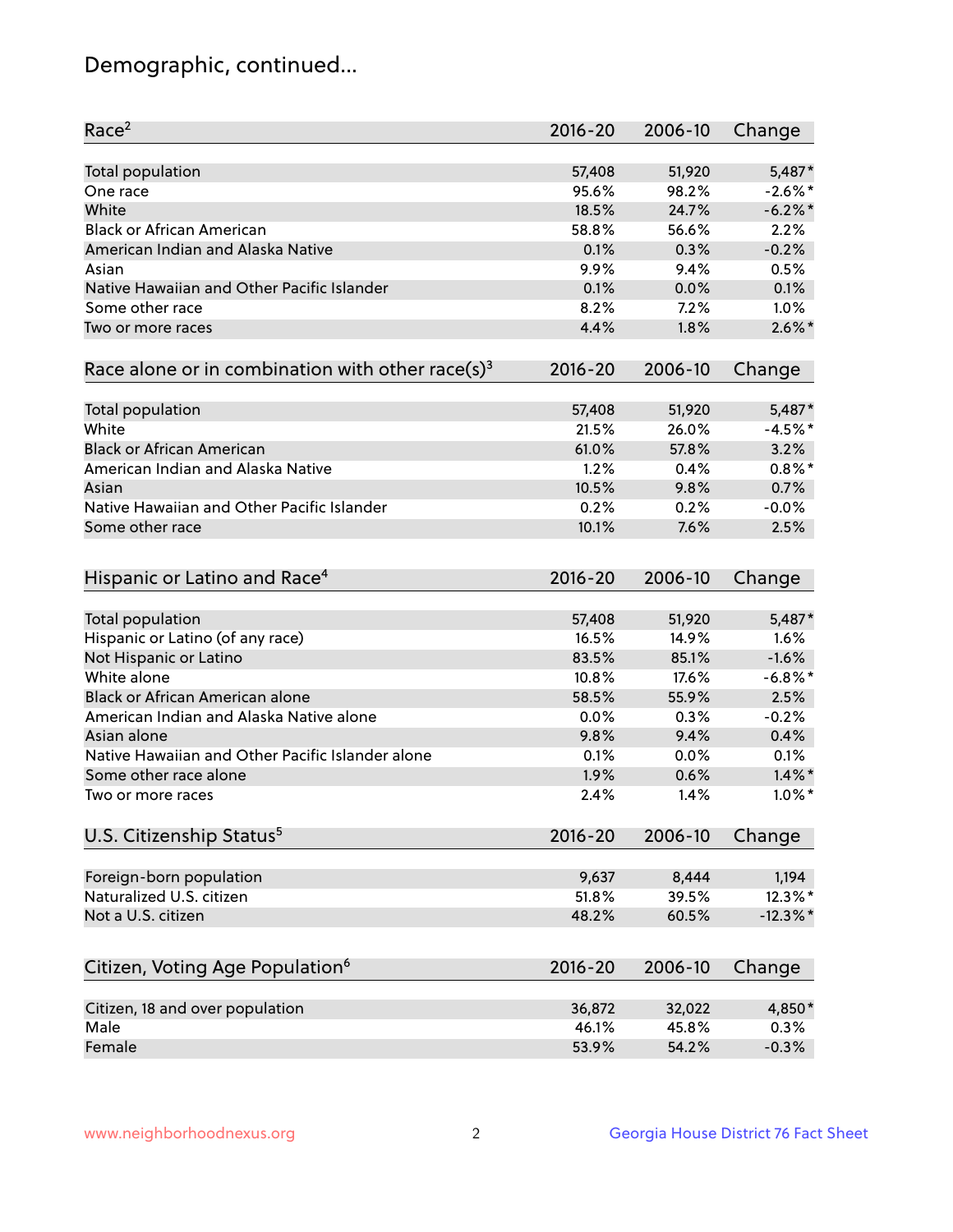#### Economic

| Income <sup>7</sup>                                 | $2016 - 20$ | 2006-10 | Change     |
|-----------------------------------------------------|-------------|---------|------------|
|                                                     |             |         |            |
| All households                                      | 18,499      | 16,922  | $1,577*$   |
| Less than \$10,000                                  | 7.2%        | 7.7%    | $-0.5%$    |
| \$10,000 to \$14,999                                | 5.1%        | 4.6%    | 0.5%       |
| \$15,000 to \$24,999                                | 8.8%        | 8.7%    | 0.1%       |
| \$25,000 to \$34,999                                | 12.1%       | 13.6%   | $-1.5%$    |
| \$35,000 to \$49,999                                | 17.7%       | 19.9%   | $-2.3%$    |
| \$50,000 to \$74,999                                | 19.9%       | 20.1%   | $-0.2%$    |
| \$75,000 to \$99,999                                | 14.3%       | 13.7%   | 0.6%       |
| \$100,000 to \$149,999                              | 10.9%       | 9.3%    | 1.7%       |
| \$150,000 to \$199,999                              | 2.4%        | 1.4%    | 1.0%       |
| \$200,000 or more                                   | 1.6%        | 1.1%    | 0.6%       |
| Median household income (dollars)                   | 49,150      | 46,500  | $2,650*$   |
| Mean household income (dollars)                     | 59,903      | 56,080  | $3,823*$   |
| With earnings                                       | 79.5%       | 88.2%   | $-8.7\%$ * |
| Mean earnings (dollars)                             | 61,856      | 54,712  | $7,145*$   |
| <b>With Social Security</b>                         | 27.0%       | 17.4%   | $9.6\%$ *  |
| Mean Social Security income (dollars)               | 17,810      | 13,339  | 4,471*     |
| With retirement income                              | 21.8%       | 14.6%   | $7.2\%$ *  |
| Mean retirement income (dollars)                    | 16,554      | 16,807  | $-253$     |
| With Supplemental Security Income                   | 6.6%        | 4.0%    | $2.6\%$ *  |
| Mean Supplemental Security Income (dollars)         | 9,746       | 7,961   | 1,786*     |
| With cash public assistance income                  | 2.9%        | 1.9%    | 1.0%       |
| Mean cash public assistance income (dollars)        | 1,386       | 1,912   | $-526$     |
| With Food Stamp/SNAP benefits in the past 12 months | 17.6%       | 11.9%   | $5.8\%$ *  |
|                                                     |             |         |            |
| Families                                            | 12,145      | 11,992  | 153        |
| Less than \$10,000                                  | 4.8%        | 6.5%    | $-1.7%$    |
| \$10,000 to \$14,999                                | 3.3%        | 2.7%    | 0.5%       |
| \$15,000 to \$24,999                                | 6.4%        | 9.4%    | $-3.0%$    |
| \$25,000 to \$34,999                                | 11.9%       | 13.8%   | $-1.9%$    |
| \$35,000 to \$49,999                                | 17.8%       | 17.9%   | $-0.1%$    |
| \$50,000 to \$74,999                                | 21.7%       | 19.1%   | 2.6%       |
| \$75,000 to \$99,999                                | 16.1%       | 16.9%   | $-0.8%$    |
| \$100,000 to \$149,999                              | 13.3%       | 11.4%   | 1.9%       |
| \$150,000 to \$199,999                              | 2.9%        | 1.3%    | 1.6%       |
| \$200,000 or more                                   | 1.8%        | 0.9%    | 0.9%       |
| Median family income (dollars)                      | 55,968      | 49,710  | $6,259*$   |
| Mean family income (dollars)                        | 66,434      | 58,599  | 7,835*     |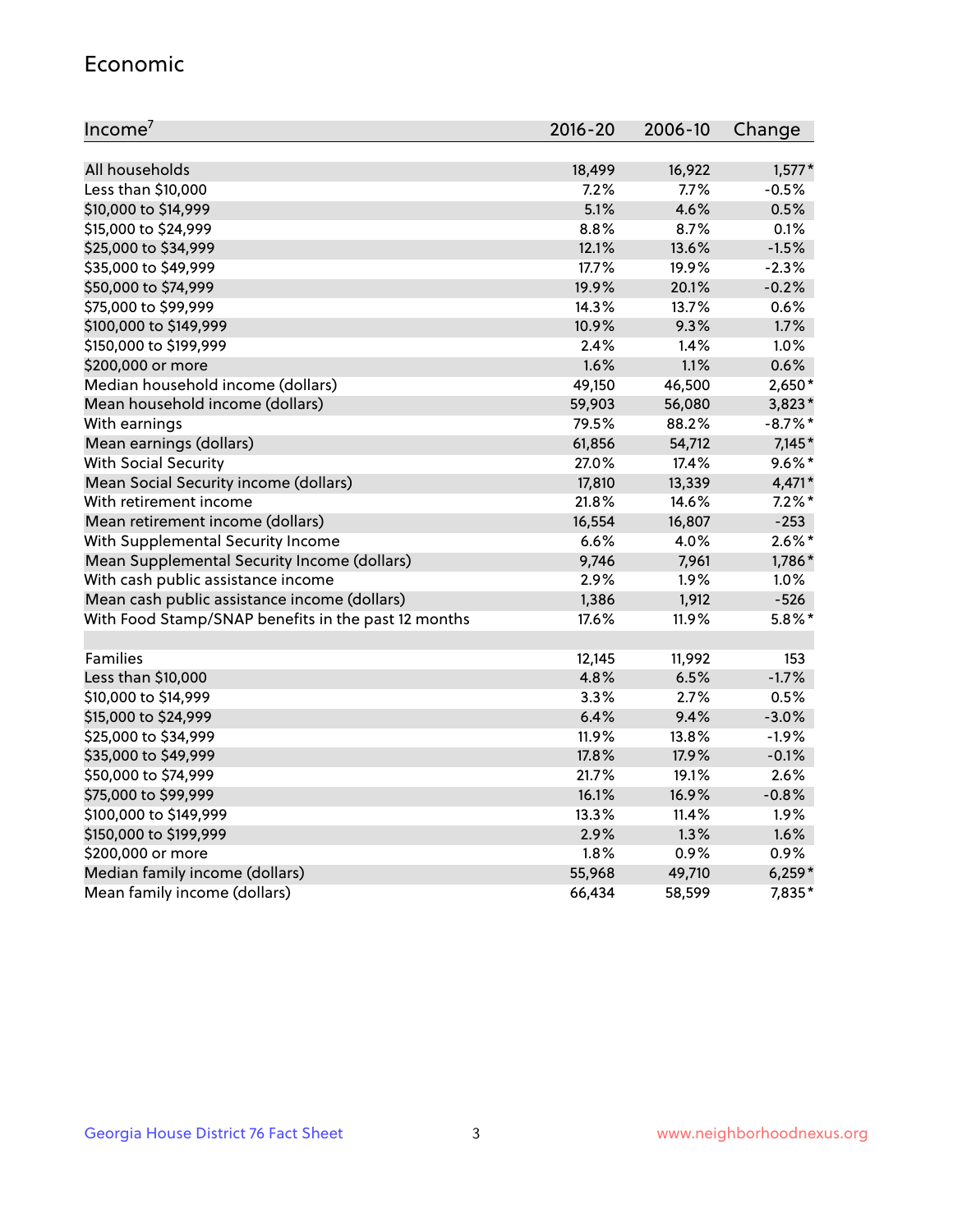## Economic, continued...

| Income, continued <sup>8</sup>                                        | $2016 - 20$    | 2006-10 | Change     |
|-----------------------------------------------------------------------|----------------|---------|------------|
|                                                                       |                |         |            |
| Nonfamily households                                                  | 6,354          | 4,930   | $1,424*$   |
| Median nonfamily income (dollars)                                     | 34,211         | 36,105  | $-1,894$   |
| Mean nonfamily income (dollars)                                       | 42,915         | 43,423  | $-507$     |
| Median earnings for workers (dollars)                                 | 30,596         | 27,895  | $2,702*$   |
| Median earnings for male full-time, year-round workers                | 40,050         | 39,412  | 639        |
| (dollars)                                                             |                |         |            |
| Median earnings for female full-time, year-round workers<br>(dollars) | 33,662         | 31,244  | $2,417*$   |
| Per capita income (dollars)                                           | 20,200         | 19,536  | 664        |
|                                                                       |                |         |            |
| Families and People Below Poverty Level <sup>9</sup>                  | $2016 - 20$    | 2006-10 | Change     |
| <b>All families</b>                                                   |                |         |            |
|                                                                       | 12.4%<br>15.8% | 12.6%   | $-0.2%$    |
| With related children under 18 years                                  |                | 17.7%   | $-1.9%$    |
| With related children under 5 years only                              | 21.4%          | 19.2%   | 2.2%       |
| Married couple families                                               | 7.1%           | 7.6%    | $-0.5%$    |
| With related children under 18 years                                  | 5.0%           | 10.0%   | $-5.0%$    |
| With related children under 5 years only                              | 0.9%           | 8.4%    | $-7.5%$    |
| Families with female householder, no husband present                  | 20.2%          | 21.6%   | $-1.4%$    |
| With related children under 18 years                                  | 26.1%          | 26.5%   | $-0.4%$    |
| With related children under 5 years only                              | 39.8%          | 27.6%   | 12.2%      |
| All people                                                            | 14.5%          | 16.1%   | $-1.5%$    |
| Under 18 years                                                        | 19.2%          | 23.4%   | $-4.2%$    |
| Related children under 18 years                                       | 19.2%          | 23.2%   | $-4.1%$    |
| Related children under 5 years                                        | 24.7%          | 29.1%   | $-4.4%$    |
| Related children 5 to 17 years                                        | 17.6%          | 20.3%   | $-2.7%$    |
| 18 years and over                                                     | 12.7%          | 13.0%   | $-0.4%$    |
| 18 to 64 years                                                        | 12.0%          | 13.6%   | $-1.6%$    |
| 65 years and over                                                     | 16.3%          | 8.0%    | 8.3%       |
| People in families                                                    | 12.4%          | 14.4%   | $-2.0%$    |
| Unrelated individuals 15 years and over                               | 25.4%          | 25.1%   | 0.3%       |
|                                                                       |                |         |            |
| Non-Hispanic white people                                             | 30.5%          | 9.5%    | 21.0%*     |
| Black or African-American people                                      | 14.3%          | 12.2%   | 2.1%       |
| Asian people                                                          | 5.9%           | 13.2%   | $-7.3%$    |
| Hispanic or Latino people                                             | 7.9%           | 38.6%   | $-30.7%$ * |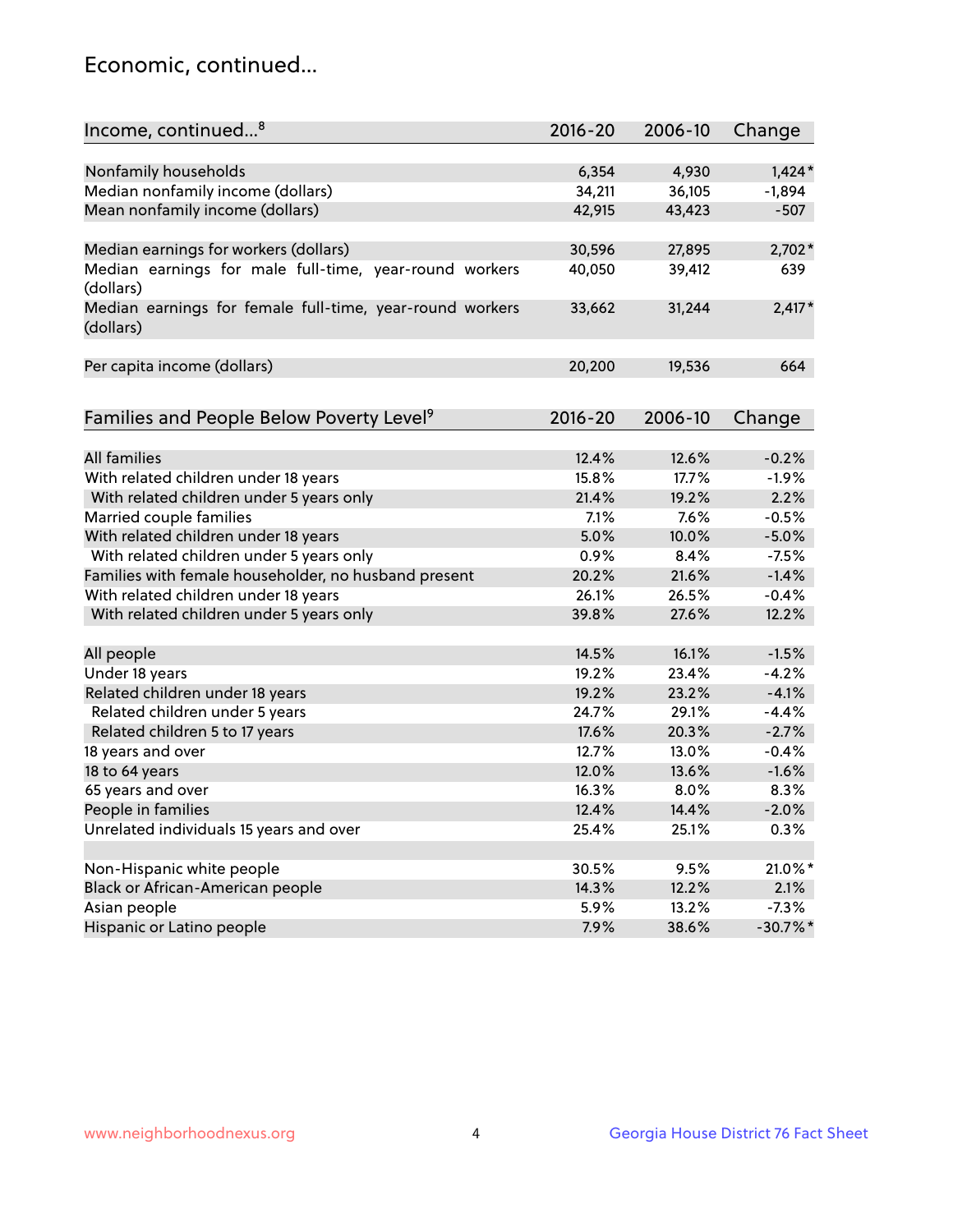## Employment

| Employment Status <sup>10</sup>                                                               | $2016 - 20$ | 2006-10 | Change     |
|-----------------------------------------------------------------------------------------------|-------------|---------|------------|
|                                                                                               |             |         |            |
| Population 16 years and over                                                                  | 42,982      | 38,380  | 4,603*     |
| In labor force                                                                                | 63.1%       | 72.3%   | $-9.2%$ *  |
| Civilian labor force                                                                          | 63.0%       | 71.8%   | $-8.8\%$ * |
| Employed                                                                                      | 58.2%       | 62.1%   | $-3.9\%$ * |
| Unemployed                                                                                    | 4.8%        | 9.7%    | $-4.9%$    |
| <b>Armed Forces</b>                                                                           | 0.1%        | 0.5%    | $-0.4%$    |
| Not in labor force                                                                            | 36.9%       | 27.7%   | $9.2\%$ *  |
| Civilian labor force                                                                          | 27,097      | 27,561  | $-464$     |
| <b>Unemployment Rate</b>                                                                      | 7.6%        | 13.5%   | $-5.9\%$   |
|                                                                                               |             |         |            |
| Females 16 years and over                                                                     | 23,321      | 20,634  | 2,687*     |
| In labor force                                                                                | 59.9%       | 67.5%   | $-7.6\%$ * |
| Civilian labor force                                                                          | 59.8%       | 67.1%   | $-7.4\%$ * |
| Employed                                                                                      | 54.3%       | 57.0%   | $-2.7%$    |
| Own children of the householder under 6 years                                                 | 4,331       | 5,358   | $-1,026*$  |
|                                                                                               | 73.0%       | 61.9%   | $11.1\%$ * |
| All parents in family in labor force                                                          |             |         |            |
| Own children of the householder 6 to 17 years                                                 | 10,356      | 8,770   | 1,586*     |
| All parents in family in labor force                                                          | 72.6%       | 78.9%   | $-6.3%$    |
|                                                                                               |             |         |            |
| Industry <sup>11</sup>                                                                        | $2016 - 20$ | 2006-10 | Change     |
|                                                                                               |             |         |            |
| Civilian employed population 16 years and over                                                | 25,034      | 23,846  | 1,188      |
| Agriculture, forestry, fishing and hunting, and mining                                        | 0.6%        | 0.4%    | 0.2%       |
| Construction                                                                                  | 8.0%        | 10.1%   | $-2.1%$    |
| Manufacturing                                                                                 | 8.0%        | 8.4%    | $-0.3%$    |
| Wholesale trade                                                                               | 3.7%        | 3.2%    | 0.5%       |
| Retail trade                                                                                  | 10.4%       | 11.0%   | $-0.6%$    |
| Transportation and warehousing, and utilities                                                 | 12.8%       | 12.8%   | 0.0%       |
| Information                                                                                   | 1.5%        | 3.0%    | $-1.5%$ *  |
| Finance and insurance, and real estate and rental and leasing                                 | 5.1%        | 5.9%    | $-0.9\%$   |
| Professional, scientific, and management, and administrative<br>and waste management services | 10.1%       | 7.9%    | $2.2\%$ *  |
| Educational services, and health care and social assistance                                   | 19.0%       | 16.1%   | $2.9\%$ *  |
| Arts, entertainment, and recreation, and accommodation and                                    | 8.1%        | 10.0%   | $-1.9\%$   |
| food services                                                                                 |             |         |            |
| Other services, except public administration                                                  | 7.2%        | 4.8%    | $2.4\%$ *  |
| Public administration                                                                         | 5.5%        | 6.3%    | $-0.8%$    |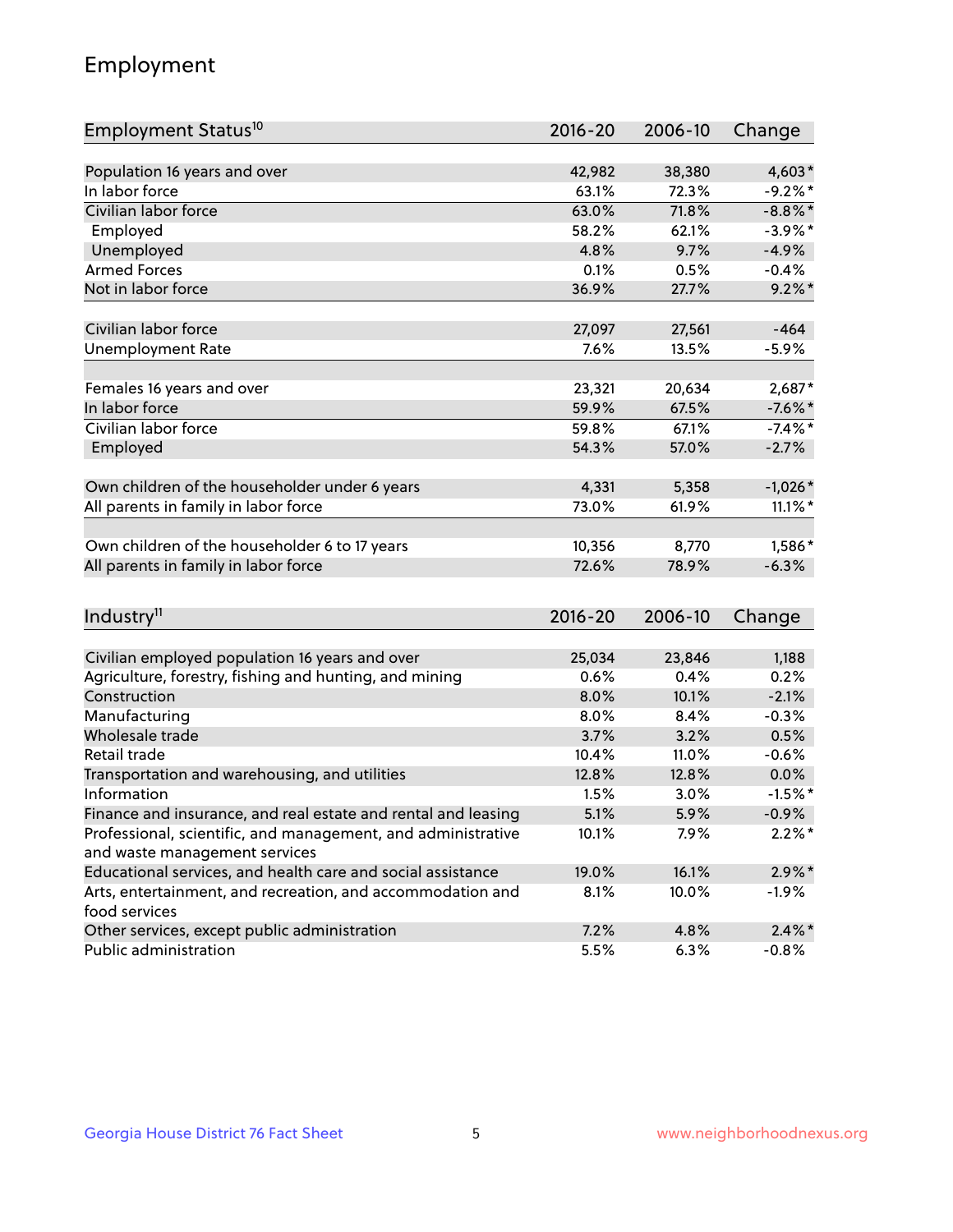## Employment, continued...

| Occupation <sup>12</sup>                                     | $2016 - 20$ | 2006-10 | Change    |
|--------------------------------------------------------------|-------------|---------|-----------|
| Civilian employed population 16 years and over               | 25,034      | 23,846  | 1,188     |
| Management, business, science, and arts occupations          | 26.0%       | 21.6%   | 4.4%*     |
| Service occupations                                          | 20.1%       | 18.7%   | 1.3%      |
| Sales and office occupations                                 | 20.3%       | 27.0%   | $-6.7%$ * |
| Natural<br>and<br>resources,<br>construction,<br>maintenance | 9.8%        | 13.4%   | $-3.5%$ * |
| occupations                                                  |             |         |           |
| Production, transportation, and material moving occupations  | 23.8%       | 19.3%   | 4.5%*     |
| Class of Worker <sup>13</sup>                                | $2016 - 20$ | 2006-10 | Change    |
|                                                              |             |         |           |
| Civilian employed population 16 years and over               | 25,034      | 23,846  | 1,188     |
| Private wage and salary workers                              | 80.1%       | 80.5%   | $-0.4%$   |
| Government workers                                           | 15.3%       | 15.7%   | $-0.4%$   |
| Self-employed in own not incorporated business workers       | 4.2%        | 3.7%    | 0.5%      |
| Unpaid family workers                                        | 0.4%        | 0.1%    | 0.3%      |
| Job Flows <sup>14</sup>                                      | 2019        | 2010    | Change    |
| Total Jobs in district                                       | 19,375      | 14,226  | 5,149     |
|                                                              |             |         | 0.2%      |
| Held by residents of district                                | 7.5%        | 7.3%    |           |
| Held by non-residents of district                            | 92.5%       | 92.7%   | $-0.2%$   |
| Jobs by Industry Sector <sup>15</sup>                        | 2019        | 2010    | Change    |
| Total Jobs in district                                       | 19,375      | 14,226  | 5,149     |
| Goods Producing sectors                                      | 10.9%       | 11.4%   | $-0.6%$   |
| Trade, Transportation, and Utilities sectors                 | 52.0%       | 44.9%   | 7.1%      |
| All Other Services sectors                                   | 37.1%       | 43.7%   | $-6.6%$   |
|                                                              |             |         |           |
| Total Jobs in district held by district residents            | 1,457       | 1,043   | 414       |
| <b>Goods Producing sectors</b>                               | 17.3%       | 15.1%   | 2.2%      |
| Trade, Transportation, and Utilities sectors                 | 40.6%       | 32.2%   | 8.3%      |
| All Other Services sectors                                   | 42.1%       | 52.7%   | $-10.6%$  |
|                                                              |             |         |           |
| Jobs by Earnings <sup>16</sup>                               | 2019        | 2010    | Change    |
| Total Jobs in district                                       | 19,375      | 14,226  | 5,149     |
| Jobs with earnings \$1250/month or less                      | 23.0%       | 25.2%   | $-2.2%$   |
| Jobs with earnings \$1251/month to \$3333/month              | 34.6%       | 38.4%   | $-3.8%$   |
| Jobs with earnings greater than \$3333/month                 | 42.4%       | 36.4%   | 6.0%      |
|                                                              |             |         |           |
| Total Jobs in district held by district residents            | 1,457       | 1,043   | 414       |
| Jobs with earnings \$1250/month or less                      | 28.8%       | 30.5%   | $-1.7%$   |
| Jobs with earnings \$1251/month to \$3333/month              | 42.7%       | 44.4%   | $-1.7%$   |
| Jobs with earnings greater than \$3333/month                 | 28.5%       | 25.1%   | 3.4%      |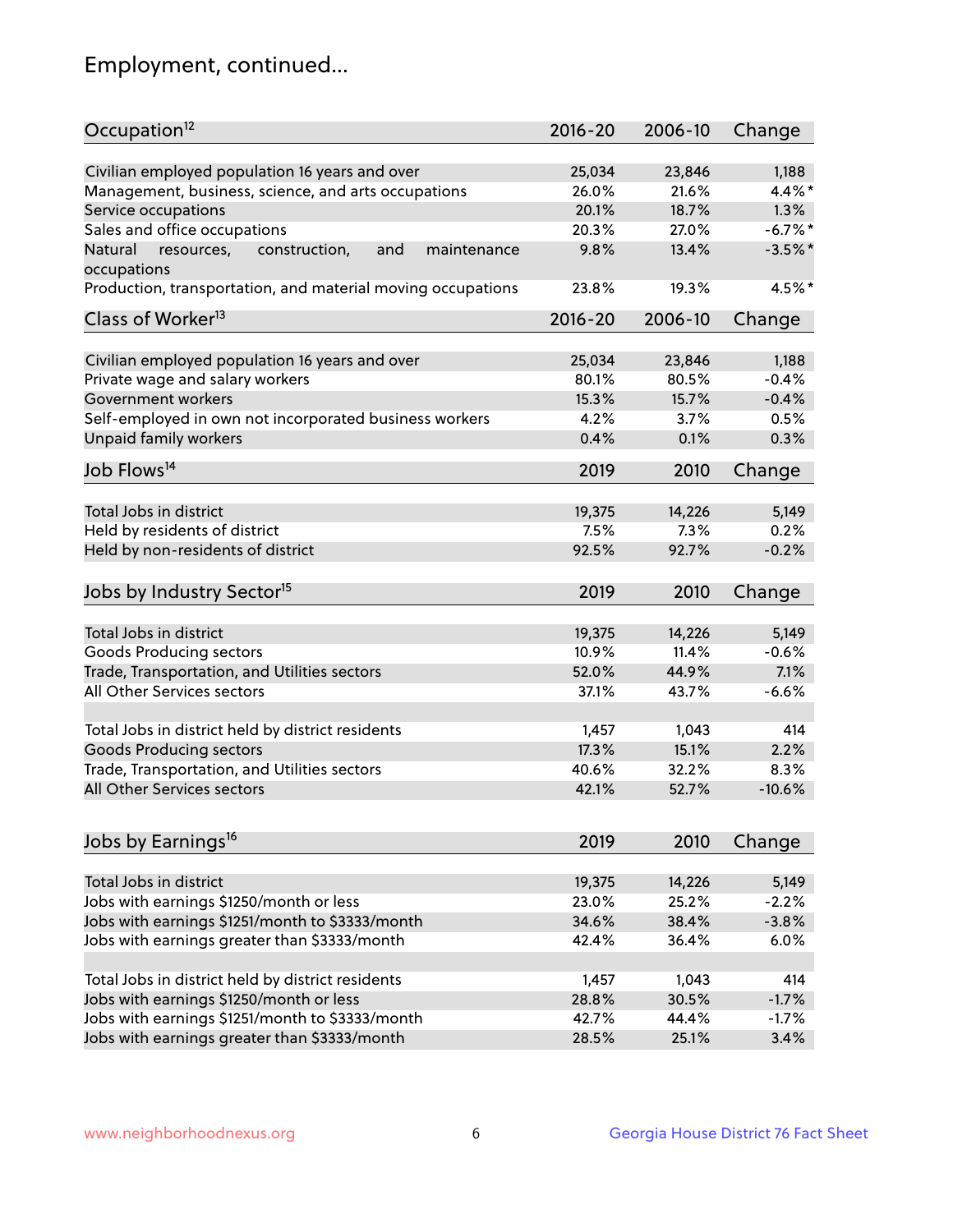## Employment, continued...

| 2019   | 2010   | Change  |
|--------|--------|---------|
|        |        |         |
| 19,375 | 14,226 | 5,149   |
| 22.8%  | 21.6%  | 1.2%    |
| 55.5%  | 61.0%  | $-5.5%$ |
| 21.7%  | 17.4%  | 4.3%    |
|        |        |         |
| 1,457  | 1.043  | 414     |
| 25.1%  | 24.4%  | 0.6%    |
| 49.6%  | 58.2%  | $-8.6%$ |
| 25.3%  | 17.4%  | 8.0%    |
|        |        |         |

#### Education

| School Enrollment <sup>18</sup>                | $2016 - 20$ | 2006-10 | Change     |
|------------------------------------------------|-------------|---------|------------|
|                                                |             |         |            |
| Population 3 years and over enrolled in school | 17,387      | 15,266  | $2,121*$   |
| Nursery school, preschool                      | 2.5%        | 6.5%    | $-4.0\%$ * |
| Kindergarten                                   | 8.5%        | 3.5%    | $5.0\%$ *  |
| Elementary school (grades 1-8)                 | 44.9%       | 41.4%   | 3.5%       |
| High school (grades 9-12)                      | 19.3%       | 23.5%   | $-4.2%$    |
| College or graduate school                     | 24.9%       | 25.0%   | $-0.2%$    |
| Educational Attainment <sup>19</sup>           | $2016 - 20$ | 2006-10 | Change     |
|                                                |             |         |            |
| Population 25 years and over                   | 35,535      | 31,243  | $4,292*$   |
| Less than 9th grade                            | 8.0%        | 6.5%    | 1.4%       |
| 9th to 12th grade, no diploma                  | 11.2%       | 12.4%   | $-1.2%$    |
| High school graduate (includes equivalency)    | 34.5%       | 33.1%   | $1.3\%$    |
| Some college, no degree                        | 21.3%       | 24.4%   | $-3.0\%$ * |
| Associate's degree                             | 8.2%        | 6.8%    | 1.5%       |
| Bachelor's degree                              | 11.4%       | 12.0%   | $-0.5%$    |
| Graduate or professional degree                | 5.4%        | 4.8%    | 0.6%       |
|                                                |             |         |            |
| Percent high school graduate or higher         | 80.8%       | 81.0%   | $-0.2%$    |
| Percent bachelor's degree or higher            | 16.8%       | 16.8%   | $0.0\%$    |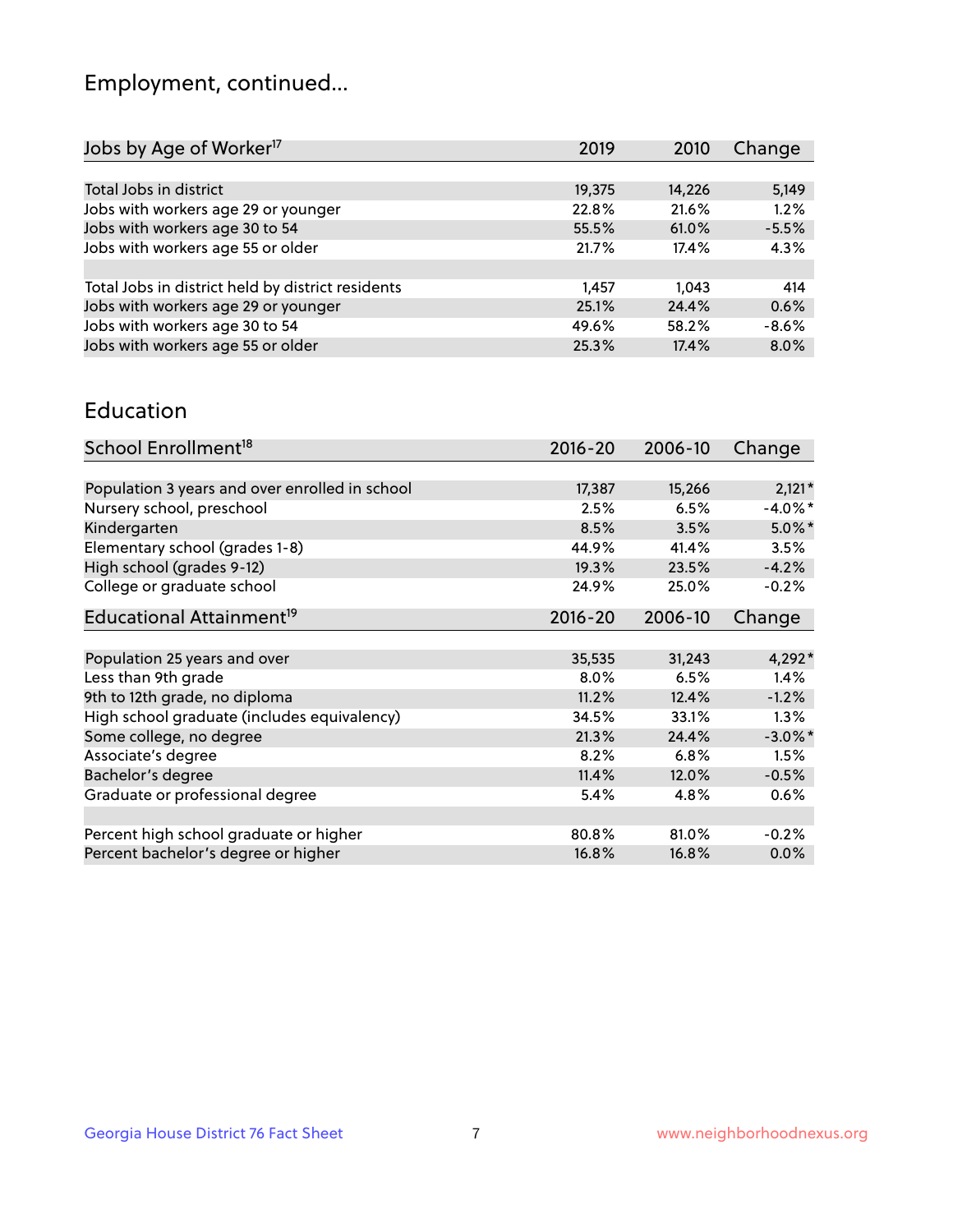## Housing

| Households by Type <sup>20</sup>                     | 2016-20         | 2006-10         | Change         |
|------------------------------------------------------|-----------------|-----------------|----------------|
|                                                      |                 |                 |                |
| <b>Total households</b>                              | 18,499          | 16,922          | $1,577*$       |
| Family households (families)                         | 65.7%           | 70.9%           | $-5.2%$        |
| With own children under 18 years                     | 27.4%           | 37.1%           | $-9.7%$ *      |
| Married-couple family                                | 36.2%           | 43.4%           | $-7.2%$ *      |
| With own children of the householder under 18 years  | 13.8%           | 20.3%           | $-6.4\%$ *     |
| Male householder, no wife present, family            | 5.4%            | 5.1%            | 0.3%           |
| With own children of the householder under 18 years  | 2.4%            | 2.8%            | $-0.4%$        |
| Female householder, no husband present, family       | 24.0%           | 22.3%           | $1.7\%$        |
| With own children of the householder under 18 years  | 11.2%           | 14.0%           | $-2.8%$        |
| Nonfamily households                                 | 34.3%           | 29.1%           | $5.2\%$ *      |
| Householder living alone                             | 28.4%           | 24.2%           | $4.2\%$ *      |
| 65 years and over                                    | 7.0%            | 4.1%            | $2.9\%$ *      |
|                                                      |                 |                 |                |
| Households with one or more people under 18 years    | 34.7%           | 43.5%           | $-8.7\%$ *     |
| Households with one or more people 65 years and over | 22.6%           | 14.8%           | $7.8\%$ *      |
| Average household size                               | 3.03            | 3.06            | $-0.02$        |
| Average family size                                  | 3.85            | 3.64            | 0.21           |
| Housing Occupancy <sup>21</sup>                      | $2016 - 20$     | 2006-10         | Change         |
|                                                      |                 |                 |                |
| Total housing units                                  | 20,325          | 19,854          | 471            |
| Occupied housing units                               | 91.0%           | 85.2%           | $5.8\%$ *      |
| Vacant housing units                                 | 9.0%            | 14.8%           | $-5.8\%$ *     |
|                                                      |                 |                 |                |
| Homeowner vacancy rate                               | 1.5             | 5.7             | $-4.2*$        |
| Rental vacancy rate                                  | 8.6             | 17.5            | $-9.0*$        |
| Units in Structure <sup>22</sup>                     | $2016 - 20$     | 2006-10         | Change         |
|                                                      |                 |                 |                |
| Total housing units<br>1-unit, detached              | 20,325<br>73.2% | 19,854<br>73.8% | 471<br>$-0.7%$ |
|                                                      |                 |                 |                |
| 1-unit, attached                                     | 4.1%            | 3.3%            | 0.9%           |
| 2 units                                              | 2.3%            | 1.1%            | 1.2%           |
| 3 or 4 units                                         | 2.7%            | 4.0%            | $-1.3%$        |
| 5 to 9 units                                         | 8.6%            | 7.9%            | 0.7%           |
| 10 to 19 units                                       | 3.3%            | 5.1%            | $-1.8%$        |
| 20 or more units                                     | 2.2%            | 2.3%            | $-0.1%$        |
| Mobile home                                          | 3.7%            | 2.5%            | 1.2%           |
| Boat, RV, van, etc.                                  | 0.0%            | 0.0%            | 0.0%           |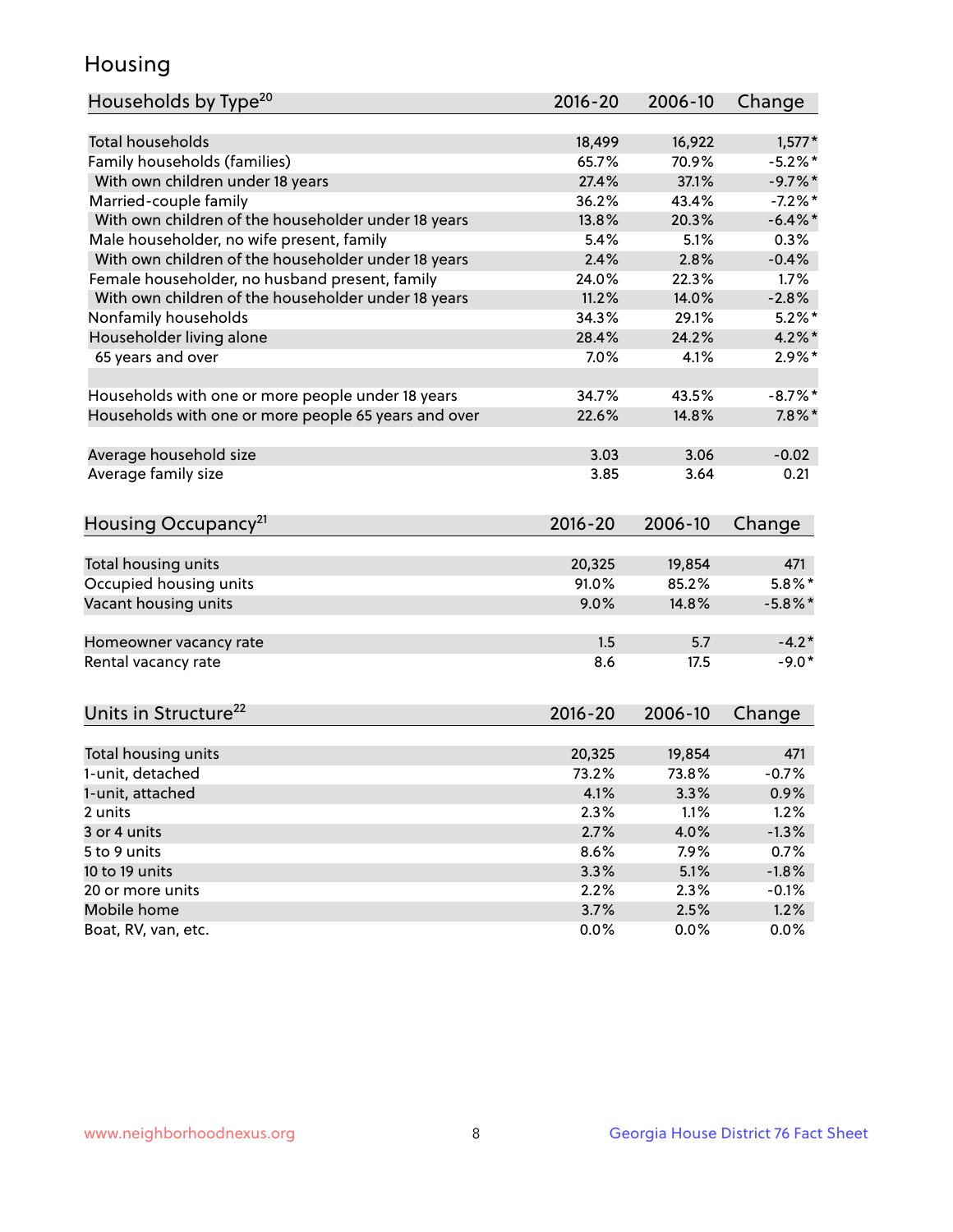## Housing, Continued...

| Year Structure Built <sup>23</sup>             | 2016-20     | 2006-10 | Change          |
|------------------------------------------------|-------------|---------|-----------------|
| Total housing units                            | 20,325      | 19,854  | 471             |
| Built 2014 or later                            | 1.8%        | (X)     | (X)             |
| Built 2010 to 2013                             | 1.8%        | (X)     | (X)             |
| Built 2000 to 2009                             | 22.1%       | 23.9%   | $-1.8%$         |
| Built 1990 to 1999                             | 16.0%       | 13.9%   | 2.1%            |
| Built 1980 to 1989                             | 16.6%       | 14.4%   | 2.1%            |
| Built 1970 to 1979                             | 19.1%       | 22.9%   | $-3.8\%$ *      |
| Built 1960 to 1969                             | 15.4%       | 17.2%   | $-1.9%$         |
| Built 1950 to 1959                             | 5.3%        | 5.7%    | $-0.4%$         |
| Built 1940 to 1949                             | 1.2%        | 1.2%    | 0.0%            |
| Built 1939 or earlier                          | 0.8%        | 0.7%    | 0.0%            |
| Housing Tenure <sup>24</sup>                   | $2016 - 20$ | 2006-10 | Change          |
| Occupied housing units                         | 18,499      | 16,922  | $1,577*$        |
| Owner-occupied                                 | 63.9%       | 69.8%   | $-5.9\%$ *      |
| Renter-occupied                                | 36.1%       | 30.2%   | 5.9%*           |
|                                                |             |         |                 |
| Average household size of owner-occupied unit  | 3.08        | 3.06    | 0.02            |
| Average household size of renter-occupied unit | 2.95        | 3.04    | $-0.09$         |
| Residence 1 Year Ago <sup>25</sup>             | 2016-20     | 2006-10 | Change          |
| Population 1 year and over                     | 56,603      | 50,890  | $5,713*$        |
| Same house                                     | 87.9%       | 84.0%   | $3.9\%$ *       |
| Different house in the U.S.                    | 11.8%       | 15.5%   | $-3.7\%$ *      |
| Same county                                    | 4.8%        | 7.1%    | $-2.3%$         |
| Different county                               | 7.0%        | 8.3%    | $-1.3%$         |
| Same state                                     | 5.0%        | 5.7%    | $-0.7%$         |
| Different state                                | 2.0%        | 2.6%    | $-0.6%$         |
| Abroad                                         | 0.3%        | 0.5%    | $-0.2%$         |
| Value of Housing Unit <sup>26</sup>            | $2016 - 20$ | 2006-10 | Change          |
|                                                |             |         |                 |
| Owner-occupied units                           | 11,825      | 11,819  | $6\overline{6}$ |
| Less than \$50,000                             | 12.1%       | 5.5%    | 6.6%            |
| \$50,000 to \$99,999                           | 26.5%       | 17.6%   | $8.9\%*$        |
| \$100,000 to \$149,999                         | 26.9%       | 48.4%   | $-21.5%$ *      |
| \$150,000 to \$199,999                         | 18.5%       | 22.0%   | $-3.5%$         |
| \$200,000 to \$299,999                         | 13.6%       | 5.3%    | $8.3\%$ *       |
| \$300,000 to \$499,999                         | 1.5%        | 1.1%    | 0.4%            |
| \$500,000 to \$999,999                         | 0.4%        | 0.2%    | 0.2%            |
| \$1,000,000 or more                            | 0.7%        | 0.0%    | 0.7%            |
| Median (dollars)                               | 123,983     | 127,733 | $-3,749*$       |
| Mortgage Status <sup>27</sup>                  | $2016 - 20$ | 2006-10 | Change          |
| Owner-occupied units                           | 11,825      | 11,819  | $6\overline{6}$ |
| Housing units with a mortgage                  | 71.1%       | 82.2%   | $-11.1\%$ *     |
| Housing units without a mortgage               | 28.9%       | 17.8%   | $11.1\%$ *      |
|                                                |             |         |                 |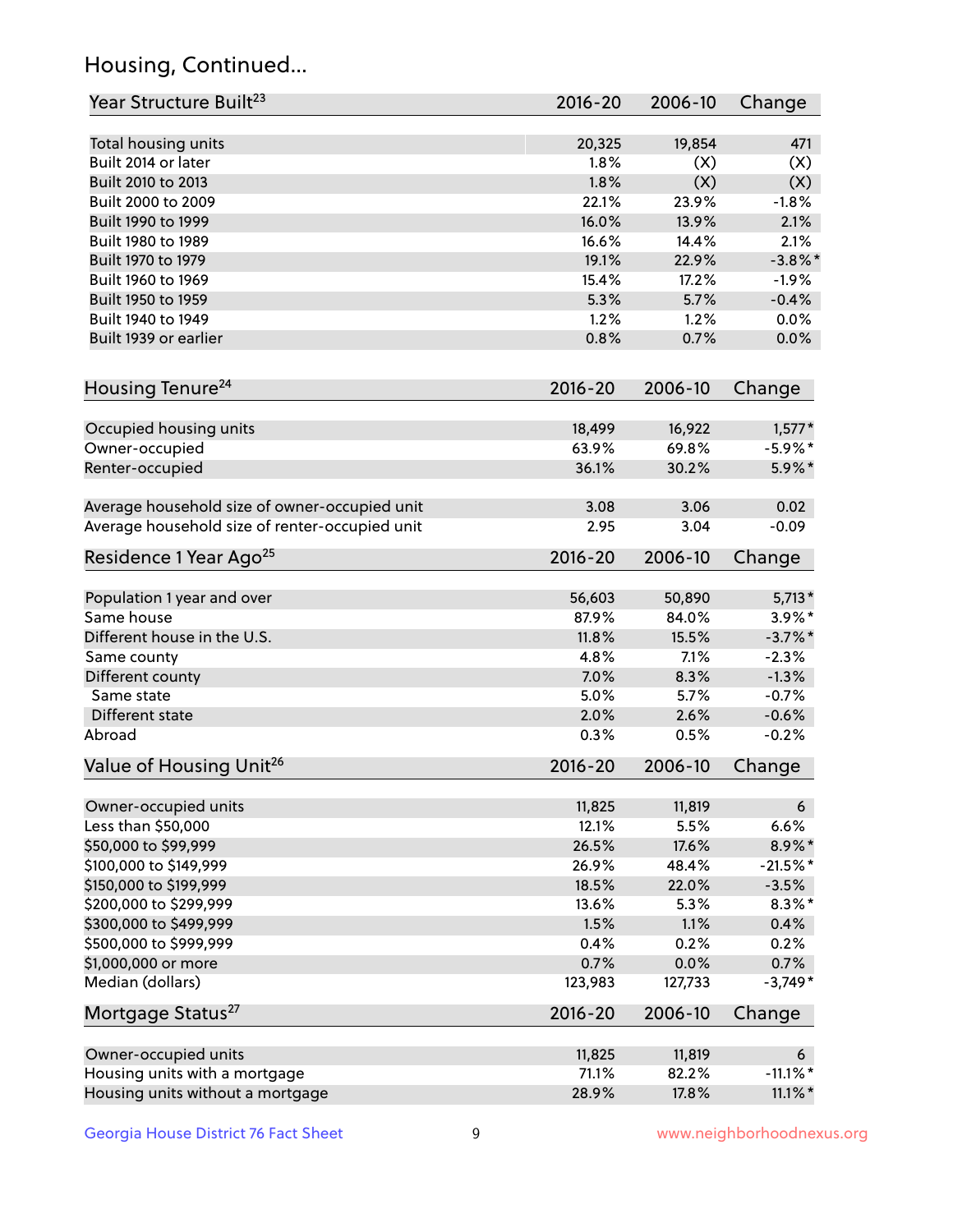## Housing, Continued...

| Selected Monthly Owner Costs <sup>28</sup>                                            | 2016-20     | 2006-10 | Change      |
|---------------------------------------------------------------------------------------|-------------|---------|-------------|
| Housing units with a mortgage                                                         | 8,413       | 9,716   | $-1,303*$   |
| Less than \$300                                                                       | 0.0%        | 0.2%    | $-0.2%$     |
| \$300 to \$499                                                                        | 2.5%        | 0.7%    | 1.8%        |
| \$500 to \$999                                                                        | 29.7%       | 20.5%   | $9.2\%$ *   |
| \$1,000 to \$1,499                                                                    | 49.7%       | 48.1%   | 1.6%        |
| \$1,500 to \$1,999                                                                    | 12.4%       | 24.6%   | $-12.1\%$ * |
| \$2,000 to \$2,999                                                                    | 5.2%        | 5.1%    | 0.1%        |
| \$3,000 or more                                                                       | $0.6\%$     | 0.9%    | $-0.3%$     |
| Median (dollars)                                                                      | 1,152       | 1,319   | $-167*$     |
| Housing units without a mortgage                                                      | 3,412       | 2,103   | $1,309*$    |
| Less than \$150                                                                       | 1.8%        | 2.7%    | $-1.0%$     |
| \$150 to \$249                                                                        | 7.1%        | 21.3%   | $-14.3\%$ * |
| \$250 to \$349                                                                        | 24.4%       | 23.7%   | 0.6%        |
| \$350 to \$499                                                                        | 31.3%       | 34.4%   | $-3.1%$     |
| \$500 to \$699                                                                        | 21.6%       | 14.6%   | $7.0\%$     |
| \$700 or more                                                                         | 13.9%       | 3.2%    | 10.7%       |
| Median (dollars)                                                                      | 427         | 360     | $67*$       |
| Selected Monthly Owner Costs as a Percentage of<br>Household Income <sup>29</sup>     | $2016 - 20$ | 2006-10 | Change      |
| Housing units with a mortgage (excluding units where<br>SMOCAPI cannot be computed)   | 8,334       | 9,634   | $-1,301*$   |
| Less than 20.0 percent                                                                | 40.4%       | 27.6%   | 12.8%*      |
| 20.0 to 24.9 percent                                                                  | 10.9%       | 17.1%   | $-6.2\%$ *  |
| 25.0 to 29.9 percent                                                                  | 9.6%        | 10.7%   | $-1.1%$     |
| 30.0 to 34.9 percent                                                                  | 8.5%        | 13.4%   | $-5.0\%$ *  |
| 35.0 percent or more                                                                  | 30.6%       | 31.2%   | $-0.6%$     |
| Not computed                                                                          | 79          | 82      | $-2$        |
| Housing unit without a mortgage (excluding units where<br>SMOCAPI cannot be computed) | 3,383       | 2,091   | $1,292*$    |
| Less than 10.0 percent                                                                | 52.3%       | 52.8%   | $-0.5%$     |
| 10.0 to 14.9 percent                                                                  | 19.6%       | 17.5%   | 2.1%        |
| 15.0 to 19.9 percent                                                                  | 8.2%        | 9.5%    | $-1.4%$     |
| 20.0 to 24.9 percent                                                                  | 1.9%        | 5.5%    | $-3.5%$     |
| 25.0 to 29.9 percent                                                                  | 1.1%        | 3.2%    | $-2.1%$     |
| 30.0 to 34.9 percent                                                                  | 2.9%        | 2.7%    | 0.1%        |
| 35.0 percent or more                                                                  | 14.1%       | 8.8%    | 5.3%        |
| Not computed                                                                          | 29          | 12      | 17          |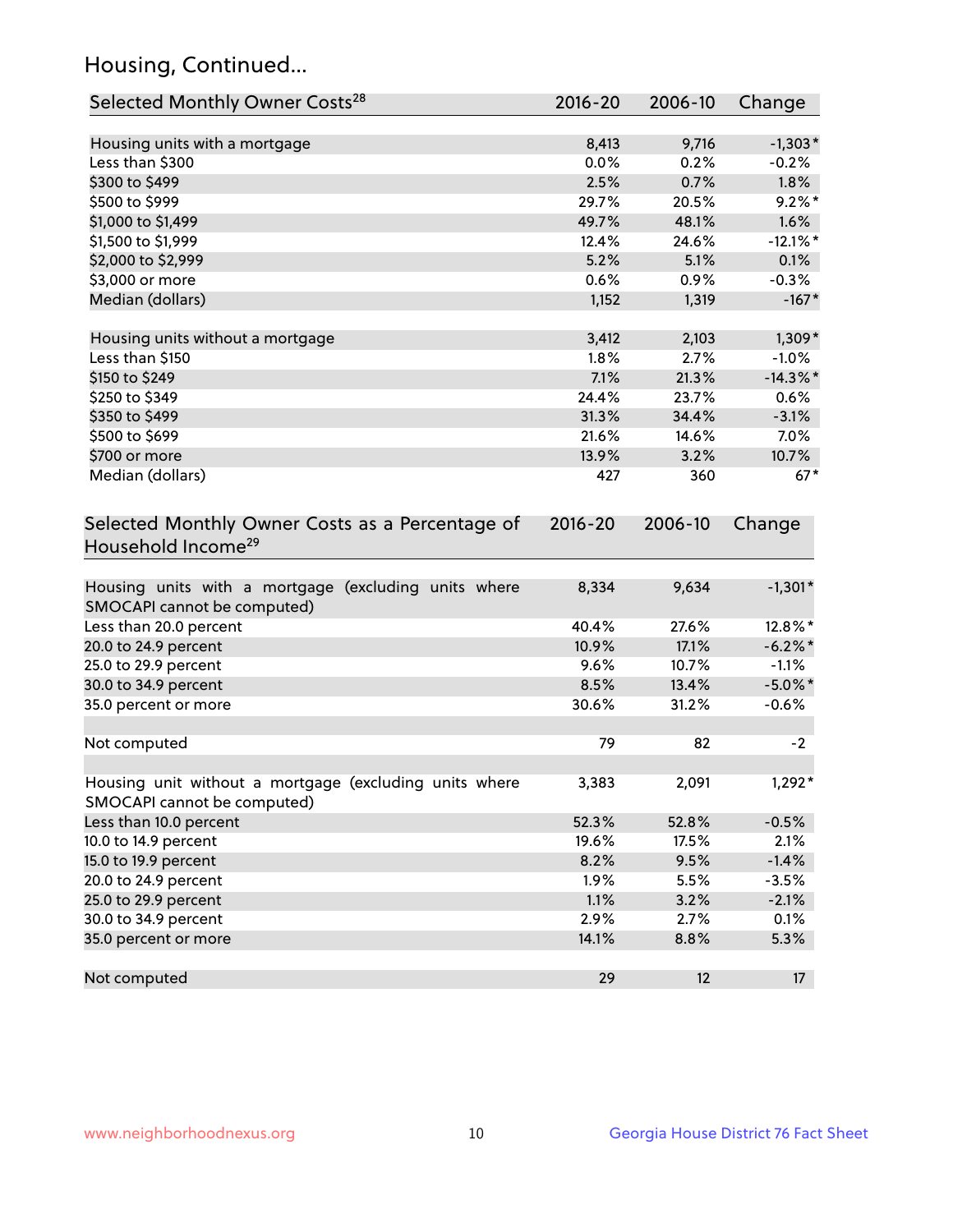## Housing, Continued...

| 2016-20 | 2006-10 | Change     |
|---------|---------|------------|
|         |         |            |
| 6,469   | 4,849   | $1,620*$   |
| 0.0%    | $1.0\%$ | $-1.0%$    |
| 1.2%    | 4.3%    | $-3.1%$    |
| 10.0%   | 29.5%   | $-19.5%$ * |
| 36.3%   | 32.7%   | 3.6%       |
| 46.6%   | 26.8%   | 19.8%*     |
| 5.5%    | 4.7%    | 0.8%       |
| 0.4%    | 0.9%    | $-0.5%$    |
| 1,023   | 969     | $53*$      |
|         |         |            |
| 205     | 254     | $-49$      |
|         |         |            |

| Gross Rent as a Percentage of Household Income <sup>31</sup>                   | $2016 - 20$ | 2006-10 | Change   |
|--------------------------------------------------------------------------------|-------------|---------|----------|
|                                                                                |             |         |          |
| Occupied units paying rent (excluding units where GRAPI<br>cannot be computed) | 6,190       | 4,708   | $1,482*$ |
| Less than 15.0 percent                                                         | 15.7%       | 8.8%    | $7.0\%$  |
| 15.0 to 19.9 percent                                                           | 7.6%        | 12.3%   | $-4.7%$  |
| 20.0 to 24.9 percent                                                           | $11.8\%$    | 11.4%   | 0.4%     |
| 25.0 to 29.9 percent                                                           | 11.2%       | 8.4%    | 2.8%     |
| 30.0 to 34.9 percent                                                           | 11.5%       | 11.2%   | 0.3%     |
| 35.0 percent or more                                                           | 42.1%       | 47.9%   | $-5.8%$  |
|                                                                                |             |         |          |
| Not computed                                                                   | 484         | 395     | 89       |

## Transportation

| Commuting to Work <sup>32</sup>           | 2016-20 | 2006-10 | Change        |
|-------------------------------------------|---------|---------|---------------|
|                                           |         |         |               |
| Workers 16 years and over                 | 24,529  | 23.164  | 1,364         |
| Car, truck, or van - drove alone          | 72.9%   | 78.3%   | $-5.4\%$ *    |
| Car, truck, or van - carpooled            | 15.9%   | 15.7%   | 0.2%          |
| Public transportation (excluding taxicab) | $1.9\%$ | $1.6\%$ | 0.3%          |
| Walked                                    | 1.9%    | 1.0%    | 0.9%          |
| Other means                               | 2.1%    | $1.1\%$ | $1.0\%$ *     |
| Worked at home                            | 5.3%    | 2.3%    | $3.1\%$ *     |
|                                           |         |         |               |
| Mean travel time to work (minutes)        | 29.6    | 29.1    | $0.5^{\circ}$ |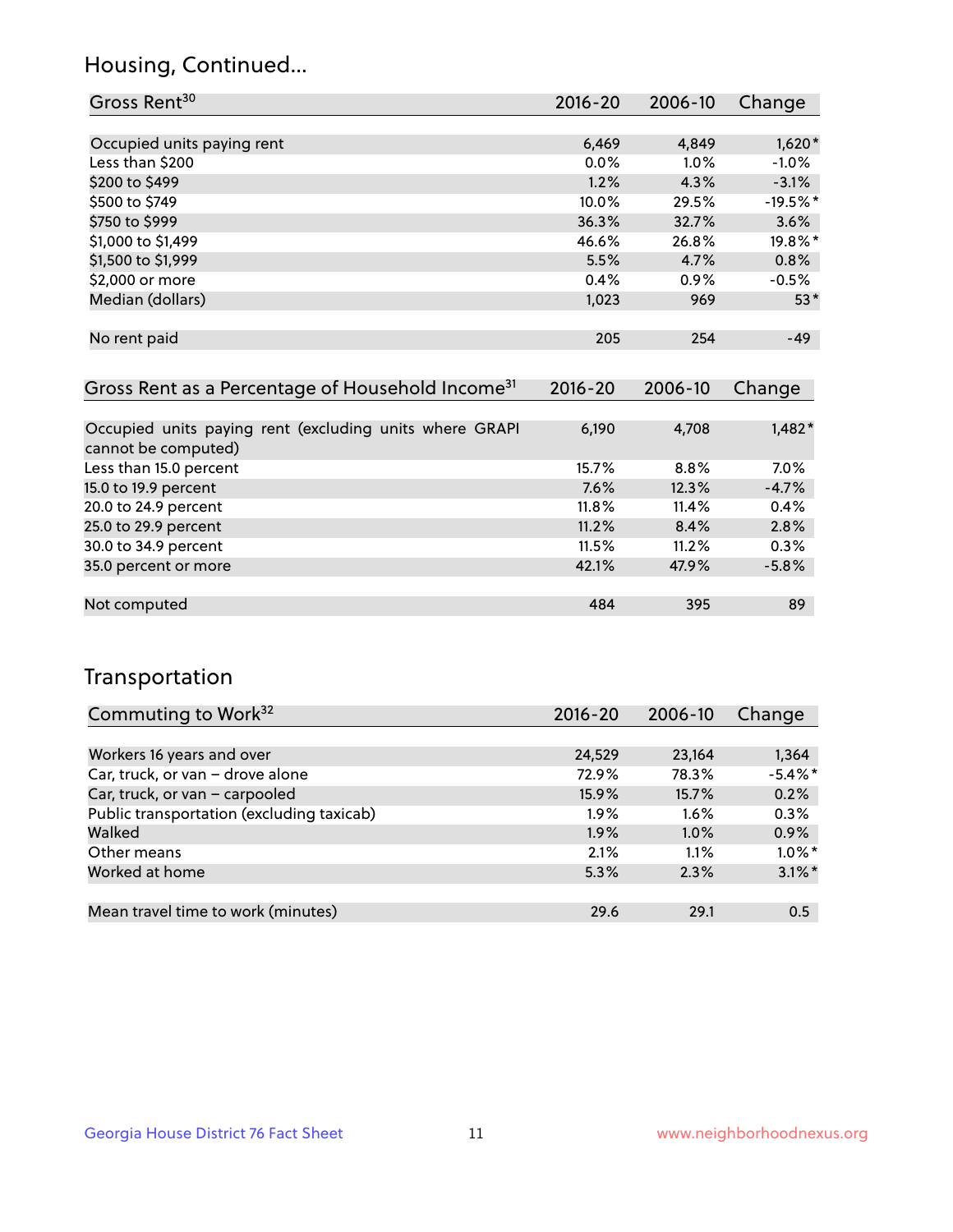## Transportation, Continued...

| Vehicles Available <sup>33</sup> | $2016 - 20$ | 2006-10 | Change     |
|----------------------------------|-------------|---------|------------|
|                                  |             |         |            |
| Occupied housing units           | 18,499      | 16,922  | $1,577*$   |
| No vehicles available            | 6.9%        | 5.3%    | 1.7%       |
| 1 vehicle available              | 36.3%       | 37.2%   | $-0.9%$    |
| 2 vehicles available             | 31.4%       | 36.2%   | $-4.8\%$ * |
| 3 or more vehicles available     | 25.4%       | 21.3%   | 4.0%       |

#### Health

| Health Insurance coverage <sup>34</sup>                 | 2016-20 |
|---------------------------------------------------------|---------|
|                                                         |         |
| Civilian Noninstitutionalized Population                | 57,126  |
| With health insurance coverage                          | 82.0%   |
| With private health insurance coverage                  | 55.3%   |
| With public health coverage                             | 34.5%   |
| No health insurance coverage                            | 18.0%   |
| Civilian Noninstitutionalized Population Under 19 years | 17,235  |
| No health insurance coverage                            | 14.4%   |
| Civilian Noninstitutionalized Population 19 to 64 years | 33,990  |
| In labor force:                                         | 25,636  |
| Employed:                                               | 23,743  |
| With health insurance coverage                          | 82.6%   |
| With private health insurance coverage                  | 77.8%   |
| With public coverage                                    | 8.3%    |
| No health insurance coverage                            | 17.4%   |
| Unemployed:                                             | 1,893   |
| With health insurance coverage                          | 41.1%   |
| With private health insurance coverage                  | 15.0%   |
| With public coverage                                    | 26.1%   |
| No health insurance coverage                            | 58.9%   |
| Not in labor force:                                     | 8,355   |
| With health insurance coverage                          | 72.0%   |
| With private health insurance coverage                  | 40.9%   |
| With public coverage                                    | 39.3%   |
| No health insurance coverage                            | 28.0%   |